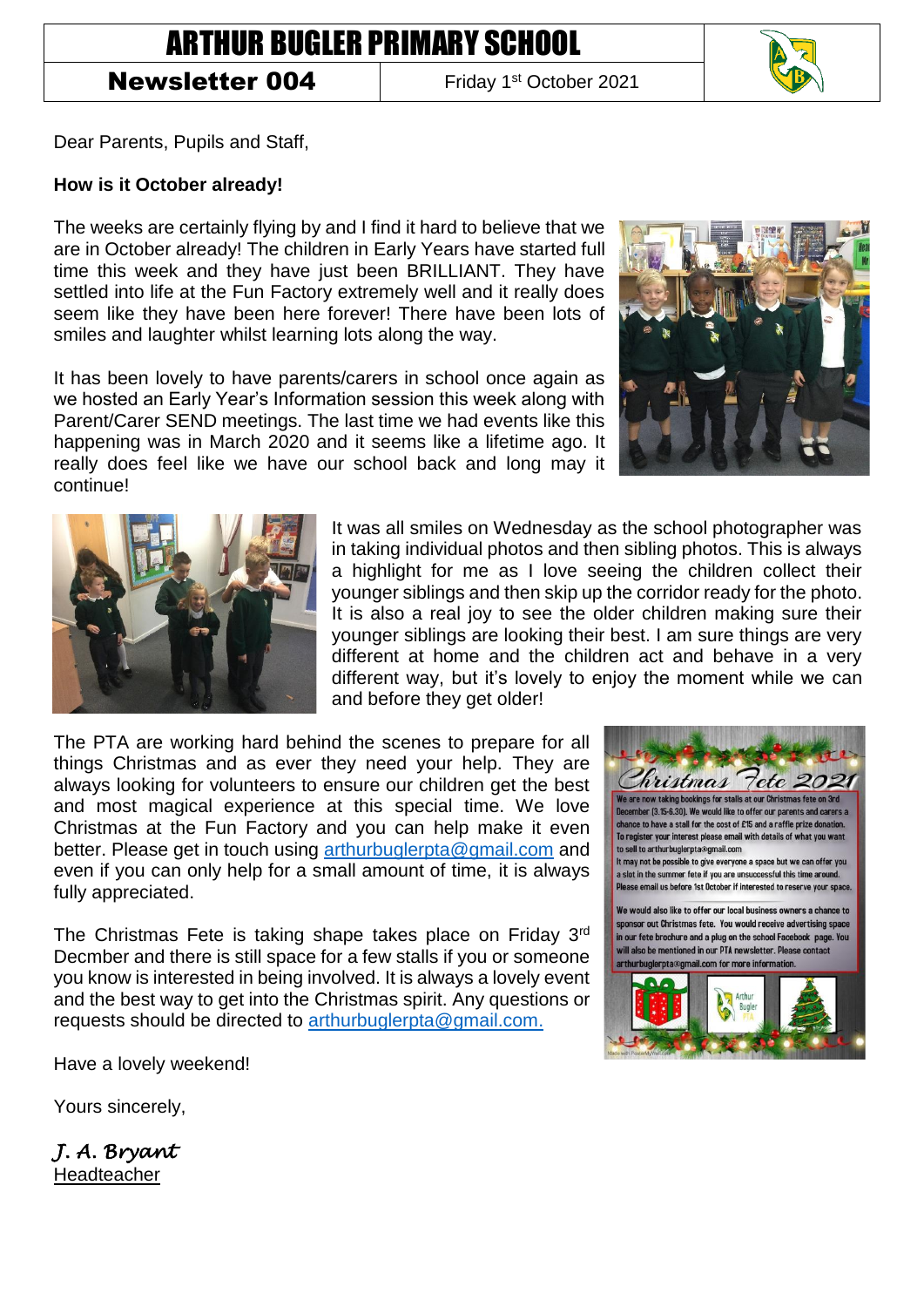|                                                                                                                                                                                                                                  | <b>ATTENDANCE</b>                                                                                                          |          |                    |        |  |
|----------------------------------------------------------------------------------------------------------------------------------------------------------------------------------------------------------------------------------|----------------------------------------------------------------------------------------------------------------------------|----------|--------------------|--------|--|
|                                                                                                                                                                                                                                  | <b>Lower School</b>                                                                                                        | Class 5  | <b>Mrs Seshie</b>  | 99.30% |  |
|                                                                                                                                                                                                                                  | <b>Upper School</b>                                                                                                        | Class 12 | <b>Mrs Cordell</b> | 97.90% |  |
|                                                                                                                                                                                                                                  | <b>Congratulations to all classes!</b>                                                                                     |          |                    |        |  |
|                                                                                                                                                                                                                                  | <b>Whole School Attendance</b>                                                                                             |          | 95.49%             |        |  |
|                                                                                                                                                                                                                                  |                                                                                                                            |          |                    |        |  |
|                                                                                                                                                                                                                                  | <b>Parent/Carer Consultation Evenings</b>                                                                                  |          |                    |        |  |
|                                                                                                                                                                                                                                  | Parent consultations take place on Wednesday 13 <sup>th</sup> October and Thursday<br>$14th$ October between 3.30pm – 7pm. |          |                    |        |  |
| Please visit https://arthurbugler.parentseveningsystem.co.uk to book your<br>appointments. Appointments can be made from 7am on Tuesday 5 <sup>th</sup><br>October and will close on Friday 8 <sup>th</sup> October 2021 at 5pm. |                                                                                                                            |          |                    |        |  |

| Morrisons Its' Good To Grow - Garden Vouchers                                                                                                                                                                                                                                    |
|----------------------------------------------------------------------------------------------------------------------------------------------------------------------------------------------------------------------------------------------------------------------------------|
| Don't forget that we are taking part in this initiative and are looking to get<br>As Good to Gram<br>lots of new gardening equipment for our school.                                                                                                                             |
| 'For every £10 you spend (in store or online) at Morrisons, you'll get a<br>Grow Token to help your school get everything they need to get growing.<br>Download the MyMorrisons app today to start collecting Grow Tokens and<br>choose the school you'd like to donate them to. |
| Your chosen school will be able to exchange their Grow Tokens for<br>FREE gardening equipment to get kids growing.'                                                                                                                                                              |
|                                                                                                                                                                                                                                                                                  |

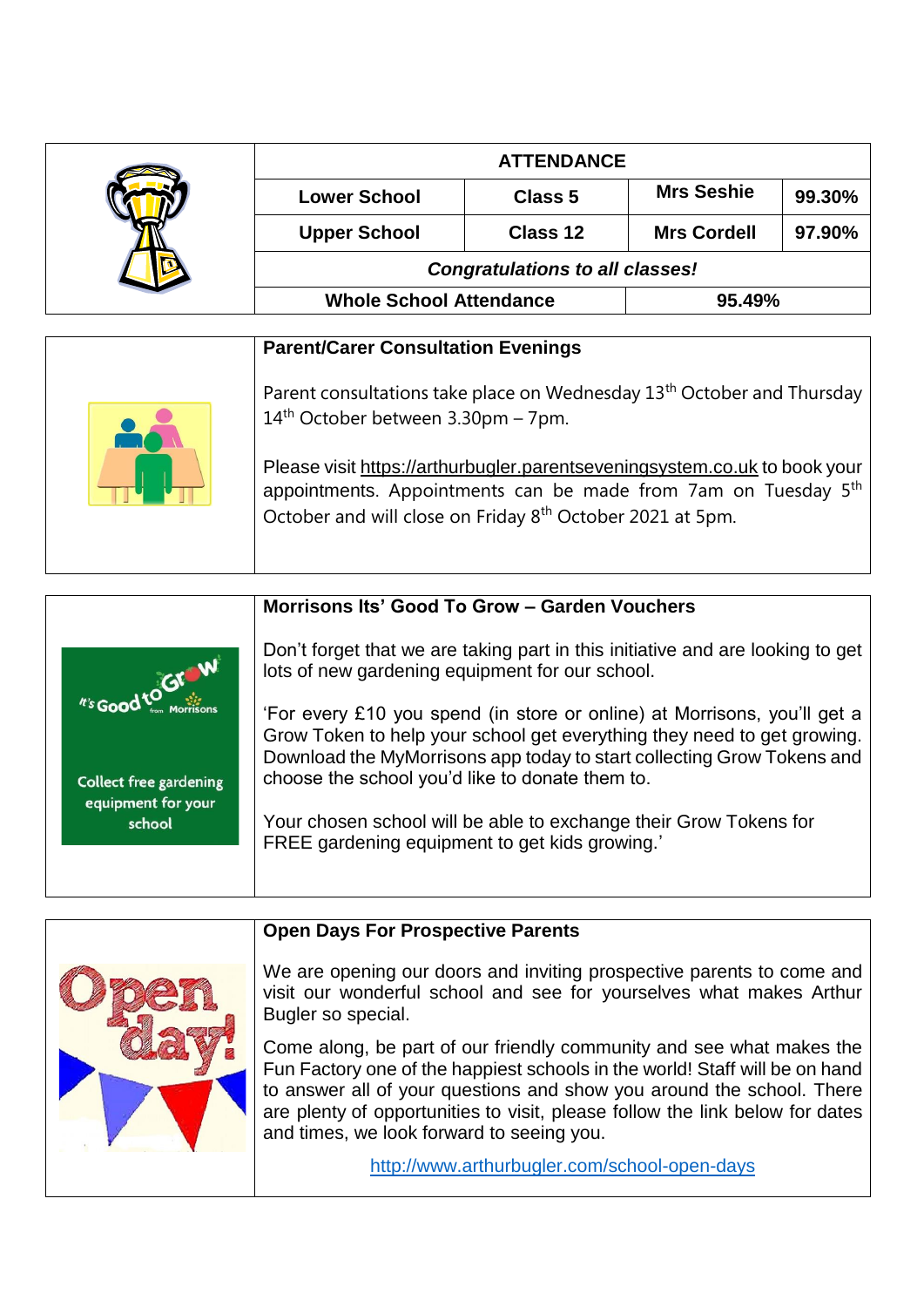|                | <b>Name on Uniform</b>                                                                                                                                                     |
|----------------|----------------------------------------------------------------------------------------------------------------------------------------------------------------------------|
| School Uniform | Please can you check that your child's name is marked on all of their<br>school uniform. We can then make sure that mislaid items are returned<br>to their rightful owner. |

|  | <b>Secondary School Admissions Deadline</b>                                                                                |  |  |
|--|----------------------------------------------------------------------------------------------------------------------------|--|--|
|  | CALLING ALL YEAR 6 PARENTS!!!                                                                                              |  |  |
|  | Don't forget that the deadline to submit your application for Secondary<br>School is Wednesday 31 <sup>st</sup> October!!! |  |  |

| LETTERS SENT HOME / E-MAILED THIS WEEK                                                                                                                                                                                                                                                                                                                                                                                                                                         |
|--------------------------------------------------------------------------------------------------------------------------------------------------------------------------------------------------------------------------------------------------------------------------------------------------------------------------------------------------------------------------------------------------------------------------------------------------------------------------------|
| All Years - PTA Book Donations<br>All Years - Amendement to Home School Agreement<br>All Years - Community News<br>All Years - Special Lunch 7th October 2021<br><b>All Years - Parent Consultations</b><br>Choir - Event at O2<br><b>EYFS</b> – Road Safety Walks<br>Year 2 - SATS Parents Meetings<br>Year 3 - Road Safety Walks<br>Year 3 - Harvest Festival performance<br>Year 5 - Road Safety Walks<br>Year 6 - Grays Convent Open Evening<br>Year 6 - Coldstream Guards |